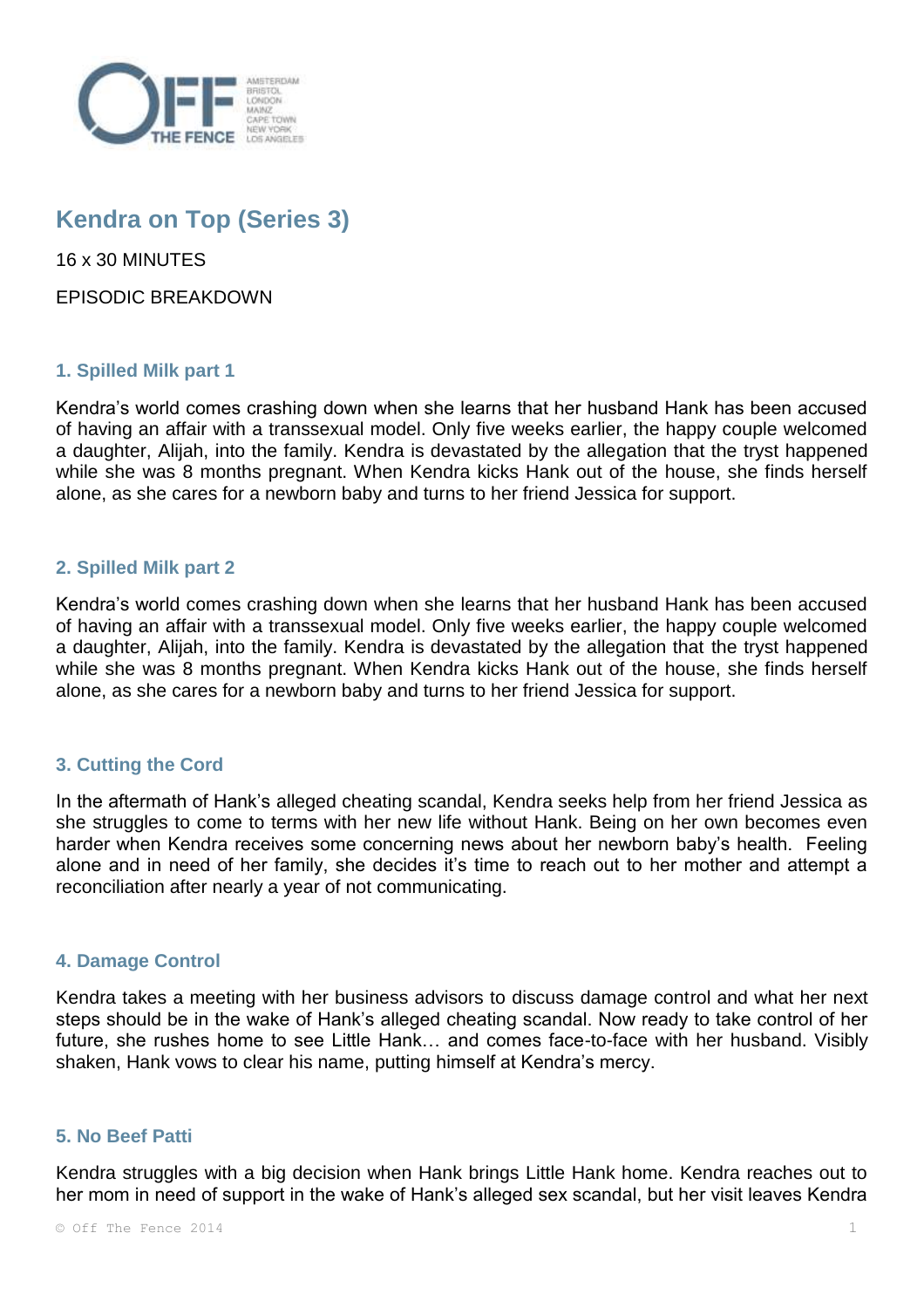with more questions than answers. Can the mother-daughter duo finally bury the hatchet and move past their feud after nearly a year of silence? And will Kendra be ready to follow her mother's "tough love" advice?

#### **6. Girls Night Bout**

As Kendra continues to question Hank, her best friend Jessica plans a girls' night out to help Kendra get her mind off the drama in her life. But Kendra's girls' night out turns ugly when she learns that Jessica is keeping a secret about Hank's alleged tryst. Kendra is unsure who she can trust and plunges deeper into despair.

#### **7. Game Over**

Kendra confronts Hank after she learns he's told Kyle about his alleged affair. When he refuses to tell her, Kendra grabs his "Father of the Year" award and threatens to smash it. In a rage, Kendra tells Hank to leave and shouts "it's divorce time." The fight sends someone to Urgent Care and Patti rushes to her daughter's side, advising Kendra that it may be time to 'move on.'

#### **8. Moment of Truce**

Determined to figure out why Hank refuses to tell her the truth about his alleged affair, Kendra gets honest about her role in his silence. During a therapy session, Kendra admits that she can go on the attack when Hank shuts down. At lunch with Jessica and Kyle, she learns that her outbursts have made it difficult for Hank to come clean.

#### **9. Where's Poppa?**

With Hank now living in an apartment, Kendra visits the most honest man she knows, her exboyfriend Hugh Hefner. Hef tells Kendra that while he thinks Hank messed up, everyone is entitled to a second chance. Hank's leaving brings up old feelings of abandonment for Kendra. She thinks it may be the right time to find her father and get some answers about why he left the family. Jessica helps find a phone number, but will Kendra have the courage to actually talk to her dad?

#### **10. Apartmentalized**

Kendra gets the courage to call her dad and reconnect with him after 20 years apart. His invitation to Costa Rica is exciting, but Kendra fears that her dad will disappoint her again. Hank asks Kendra to come to his apartment to talk. When she gets there before him, she takes the opportunity to snoop around. Hank enthusiastically agrees to watch the kids while Kendra is away and she even agrees to let him stay at the house, but as far as Kendra is concerned, they are 'not married.'

## **11. Make Room for Daddy**

When Kendra and Hank go to couple's therapy, Hank admits he's been struggling to find himself since his NFL career ended. The session leaves Kendra wondering where the confident man she married has gone. Driving to the airport, Kendra confides to Jessica that her marriage was in